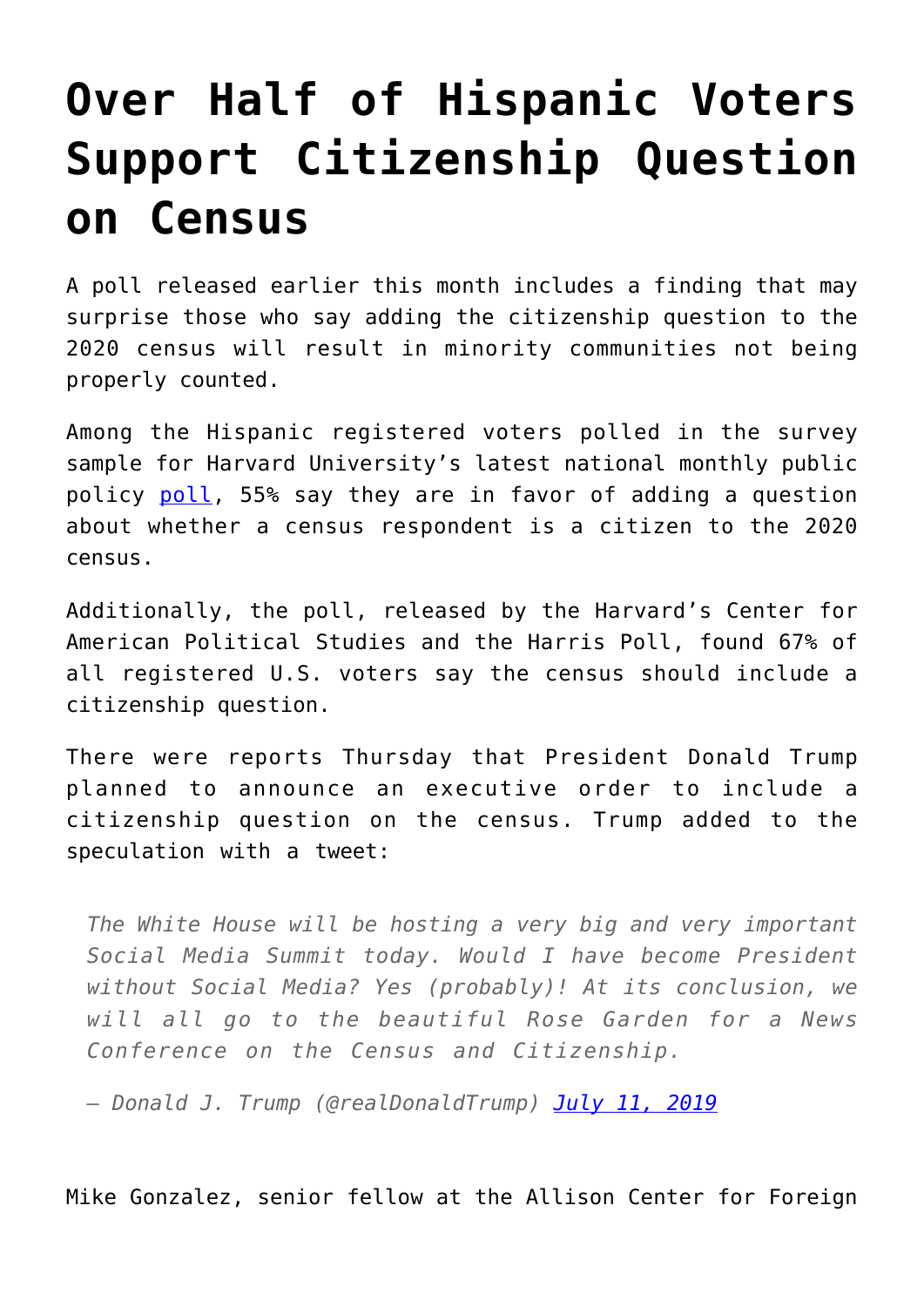Policy at The Heritage Foundation, told The Daily Signal that this statistic on Hispanic voters in the poll isn't shocking.

"I'm not surprised at all," Gonzalez said. "When you look at what Americans of Mexican, Puerto Rican, Cuban, Central American, and so forth background, the things they want are very similar to the things all Americans want."

However, Gonzalez cautioned that the term "Hispanic" is very broad, and says little on its own:

*'Hispanic' is a pan-ethnic category that doesn't explain much about who people are. You have people who are very conservative, like Mexican Americans from parts of Texas. They're very conservative if you compare them to Puerto Ricans in the North East. It's a statistic that is interesting, but doesn't really tell you much in terms of who we're talking about.*

On Monday, House Speaker Nancy Pelosi derided talk of including a citizenship question in the 2020 census as "disgraceful," and said the president wants to include the question in order to "make America white again," according to a [report](https://www.washingtonexaminer.com/news/nancy-pelosi-says-trump-want-to-make-america-white-again-with-citizenship-question) in the Washington Examiner.

Gonzalez called this "ridiculous."

"The left tries to bring race into everything," he said. "We should ask Ms. Pelosi what she means by that. Does she equate citizenship with any race or ethnicity? It's the opposite. Citizenship is colorblind. Citizenship is race blind. Citizenship is belonging in the United States no matter what your background is, or your pigmentation, the color of your skin. It's about saying you're a member of the polity, a member of this great nation."

Organizations like the [National Association of Latino Elected](http://www.naleo.org/) [and Appointed Officials,](http://www.naleo.org/) [Mexican American Legal Defense and](https://www.maldef.org/)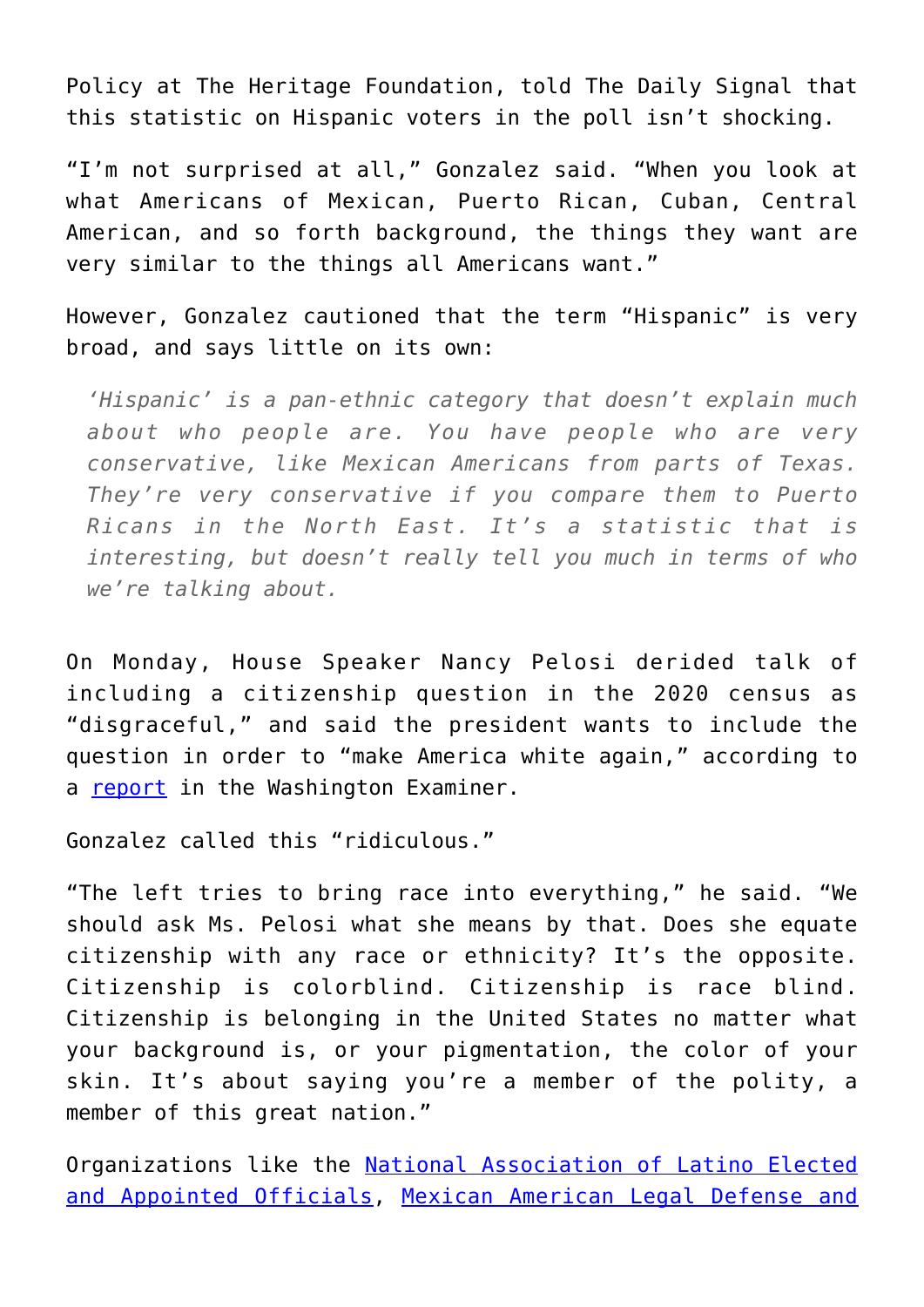[Educational Fund,](https://www.maldef.org/) and [Asian Americans Advancing Justice](https://www.advancingjustice.org/) push the idea that Hispanics will be "undercounted" if a citizenship question is included, Gonzalez said.

He says they fear Hispanic people living in the United States won't want to respond to the census at all due to the existence of the citizenship query.

This assumption, Gonzalez said, is actually much more racist than the U.S. wanting to validate the citizenship status of all its residents. "That includes how many assumptions about the nature of 'Hispanic households'?" he asked.

Gonalez [has pointed to](https://www.dailysignal.com/2019/01/22/trump-administration-asks-supreme-court-to-review-census-citizenship-case/) the irony of the census asking questions about race, ethnicity, and sex, yet a question about citizenship is considered by some as racist.

"We ask questions on a census we shouldn't be asking, and yet the one colorblind identity question that we could ask—which is, 'Are you a citizen or not?'—that's racializing things?" he said.

In January, the Trump administration [asked](https://www.dailysignal.com/2019/01/22/trump-administration-asks-supreme-court-to-review-census-citizenship-case/) the Supreme Court to hear a case on including the citizenship question in the 2020 census after a federal judge in New York ruled the Census Bureau could not include the question.

The Supreme Court sent the case back to lower courts, suggesting it might once again review the case if the Trump administration offered new reasons for wanting the census question.

Writing for the majority, Chief Justice John Roberts wrote, "Unlike a typical case in which an agency may have both stated and unstated reasons for a decision, here the [Voting Rights Act] enforcement rationale—the sole stated reason—seems to have been contrived."

The Voting Rights Act was passed in 1965 to protect the vote